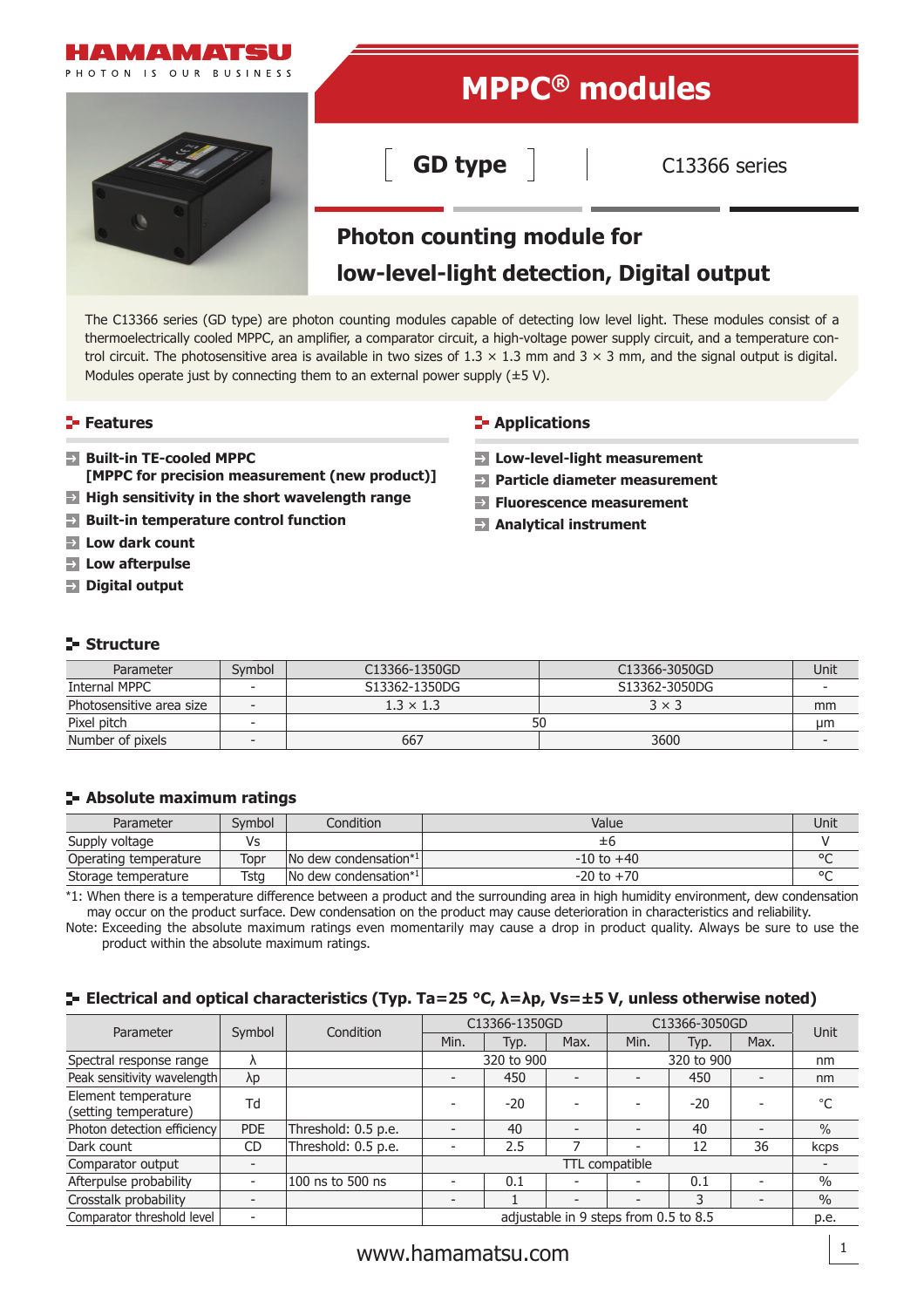| <b>MPPC<sup>®</sup></b> modules | $\begin{bmatrix} 6D \text{ type} \end{bmatrix}$ C13366 series |
|---------------------------------|---------------------------------------------------------------|
|                                 |                                                               |

### **Electrical characteristics**

| Parameter           | Svmbol    | Condition | Min.                     | Typ.   | Max.    | Unit |  |
|---------------------|-----------|-----------|--------------------------|--------|---------|------|--|
| Supply voltage*2    | +Vs       |           | $+4.75$                  |        | ⊦5.25   |      |  |
|                     | -Vs       |           | $-4.75$                  |        | $-5.25$ |      |  |
| Current consumption |           | +Vs       | $\overline{\phantom{a}}$ | $+200$ | $+1000$ |      |  |
|                     | 1c<br>-Vs |           | $\overline{\phantom{a}}$ | $-20$  | -40     | mA   |  |

\*2: A power supply with 1 A or higher output must be used.

## **Block diagram**



## **F** Connection example

Using the included power cable, connect the MPPC module to a power supply. You can count output pluses by conecting the MPPC module to a frequency counter.



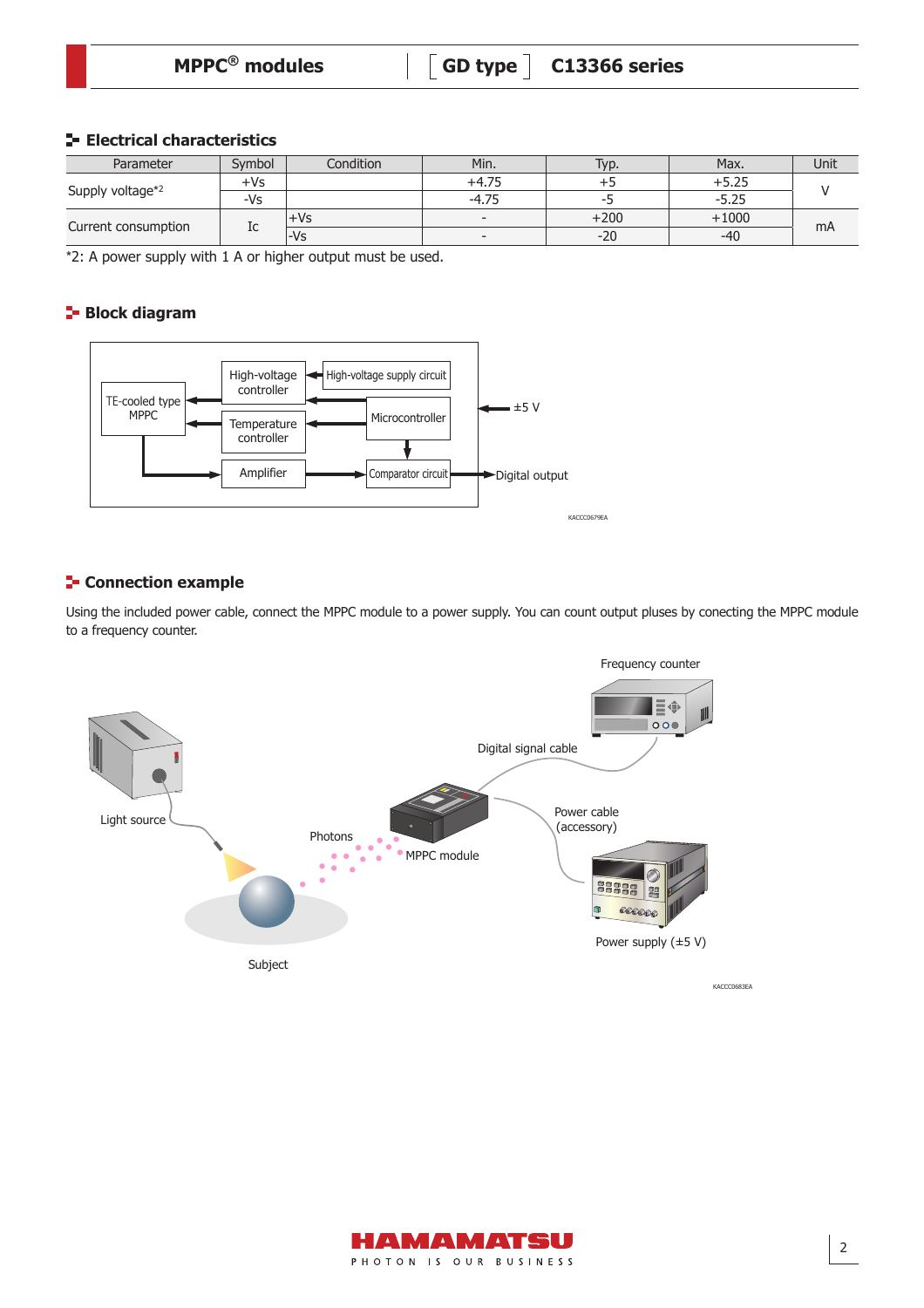



**Photon detection efficiency vs. wavelength <b>Proton Linearity** 





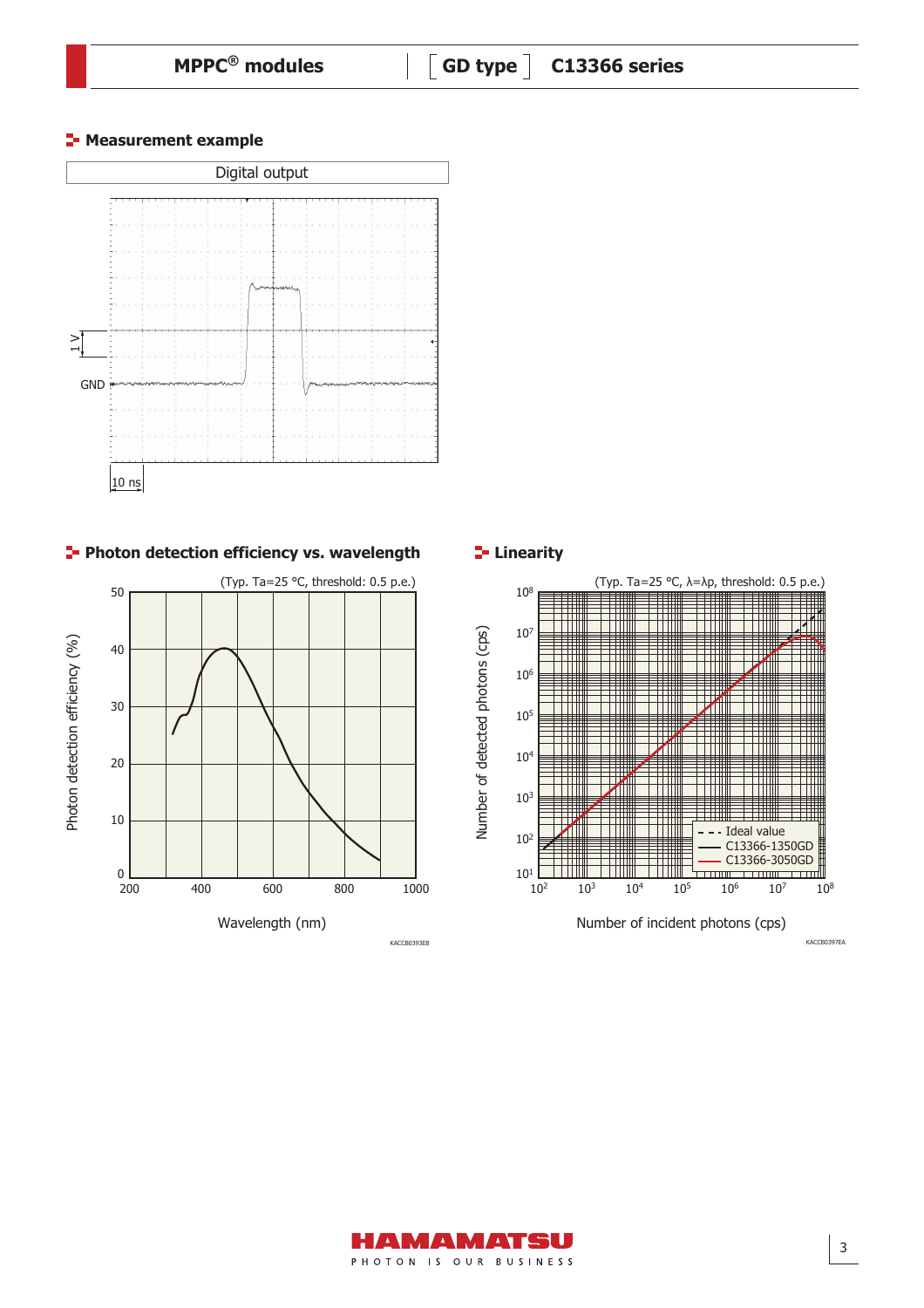| $MPPC®$ modules |  |
|-----------------|--|
|-----------------|--|

## **P**- Dimensional outline (unit: mm)



## **E-** Accessories

- ∙ Power cable
- ∙ Instruction manual

# **P** Options (sold separately)

Coaxial converter adapter A10613 series

The A10613 series is a coaxial adapter that converts the SMB coaxial connector for signal-output on the MPPC module to a BNC or SMA coaxial connector. This adapter allows connecting a BNC or SMA cable to the MPPC module.



## **Precautions**

- ∙ For cleaning the product, wipe using a clean, soft, dry cloth. Do not use organic solvents such as thinner and acetone.
- ∙ Do not cover the product with a dark cloth or something similar while the product is running. Covering the product can cause the internal temperature to rise and cause abnormal operation.